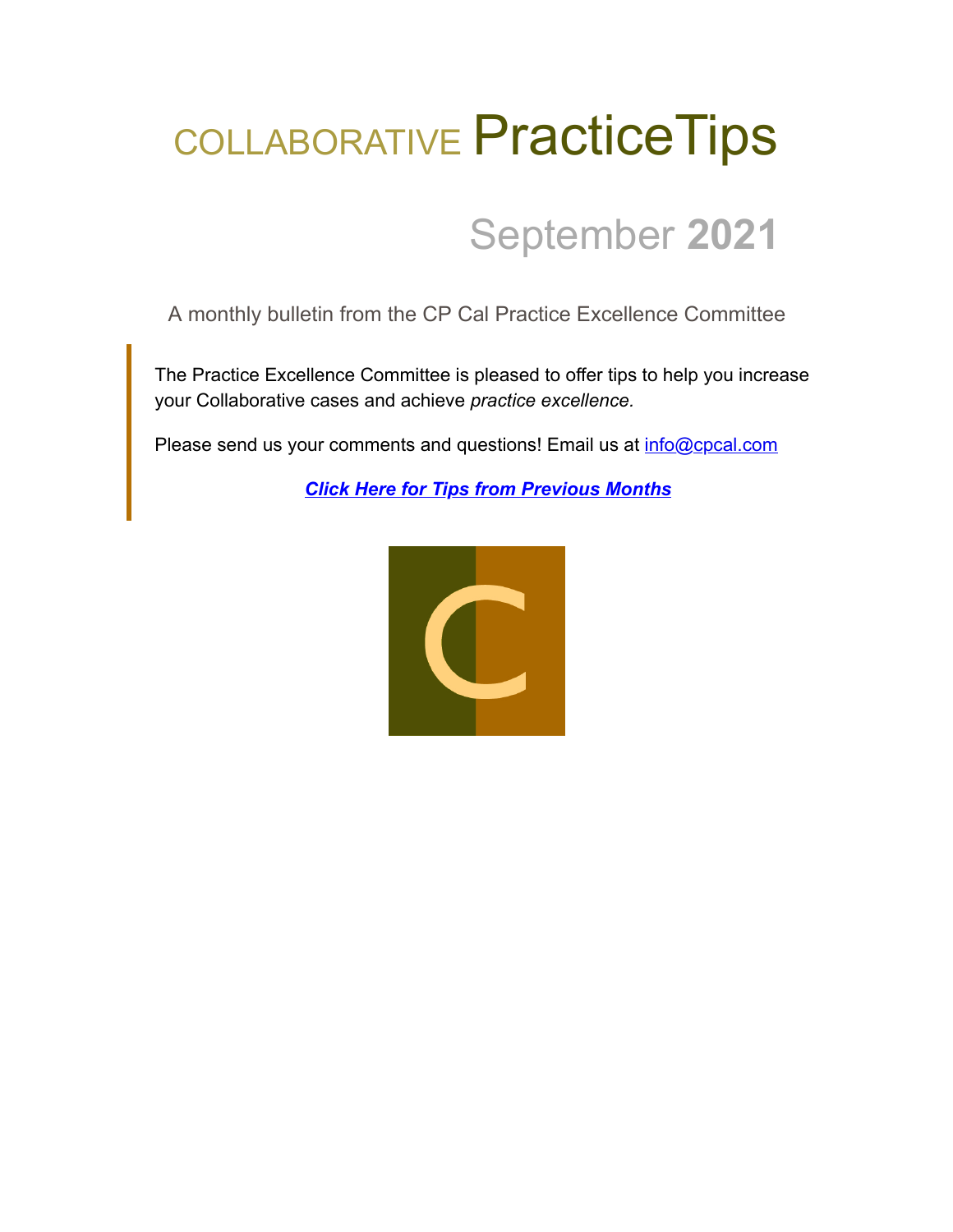### **LIGHTING THE WAY TOGETHER**

There is still time to sign up for this year's IACP Forum in San Diego, which starts Thursday, October 28<sup>th</sup> and goes through Sunday, October 31<sup>st</sup>, 2021! This year's theme is "LIGHTING THE WAY TOGETHER" and promises to be stimulating, inspirational and fun. If you can't be with us, please sign up for the programs that will be offered virtually throughout the weekend. In-person participants will have the benefit of viewing virtual programs in addition to those they attend.

#### [Register Here](https://www.collaborativepractice.com/civicrm/event/register?reset=1&id=132)

Thursday and Friday's Pre-Forum Institutes ("PFI") kick off the weekend's events, featuring Jacinta Gallant, Nancy Cameron, Victoria Smith, Deborah Gilman and many others.

If you can't make any of the PFI's, the main event starts Friday evening at 5:30 pm. with a cocktail hour and networking reception that weaves into dinner and Opening Ceremonies!

The Forum cost is refundable (minus a small administrative fee) IF registration is cancelled by October 27<sup>th</sup>, no questions asked.

Reserve your hotel room now with Sheraton San Diego Hotel & Marina to guarantee your spot and note that your reservation can be cancelled within 48 to 72 hours before your reserved check-in date, with no penalty. To make your reservations, call 888-544-2523.

For anyone who has not yet received the Collaborative training, registration is also open for in-person Introductory Interdisciplinary Collaborative Training that will take place at the same time as the Forum PFI's (Thursday, October 28th and Friday, October 29<sup>th</sup>, also at the Sheraton San Diego).

Those who are not already IACP members will receive a free one-year membership with their non-member registration for this training, and they will then be eligible for the member discount at Forum, too!

Rest assured that IACP is taking safety precautions for COVID - all in-person registrants are asked to have received the full vaccine and will be required to wear masks.

Dine-arounds and the Saturday evening social/dance are always a great opportunity for all who attend to unwind and let our hair down.

Ann Buscho, Carol Hughes, and Stephen Sulmeyer, three of our own CPCAL members are presenting at this year's Forum – be sure to sign up!